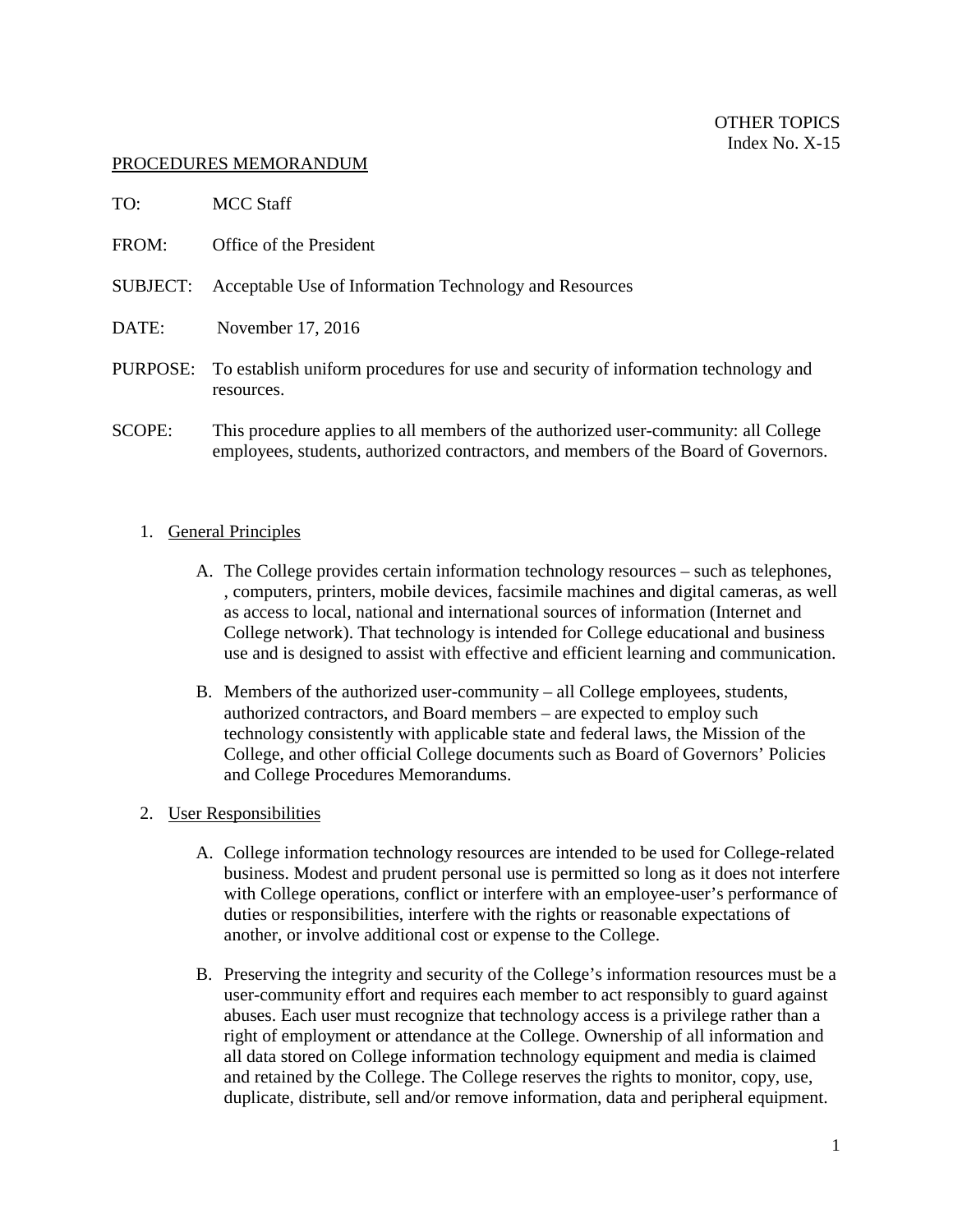Accordingly, no member of the user-community should have any expectation of privacy in any information or data stored on College information technology equipment or media.

## 3. College Responsibilities

- A. The College has a responsibility to ensure that public property and public resources are used in a proper manner for proper purposes, as well as a responsibility to ensure that College employees maintain a high level of productivity. Accordingly, College computers, computer systems and computer networks are subject to monitoring by the College at any time without further notice. Use of College computer systems, authorized or unauthorized, constitutes consent to monitoring. Evidence collected or obtained by the College during monitoring may be used for administrative, law enforcement, disciplinary, or other adverse action.
- B. A list of the standard software load, limited support software and examples of unauthorized software is on the College website under IT Services.
- C. System Administrators and providers of College computing and information technology resources have the additional responsibilities of ensuring the integrity and availability of the resources they are managing, as well as of safeguarding the confidentiality and security of the systems from unauthorized access. Persons in these positions are granted significant trust and access on condition that they will use such access appropriately and only for its intended purposes and only when required to maintain the system. Any information not generally accessible that is seen by such persons in carrying out their duties is to be treated in the strictest confidence, unless it relates to or evidences a violation of law or College rules or policy or the security of the system in which case it should be brought to the attention of appropriate staff of the rank of Dean or higher for appropriate action.

### 4. Standards of Acceptable and Ethical Use

- A. Both the user-community as a whole and each individual user must abide by the following:
	- 1) Use only those computing and information technology resources that the user has been authorized to use. For example, it is a violation:
		- a. to use resources the user has not been specifically authorized to use.
		- b. to use another's account and password or to share one's account or password with another.
		- c. to access files, data or processes without authorization from the Chief Information Officer or Director of IT Network Services.
		- d. to intentionally or knowingly look for or exploit security flaws to gain system or data access.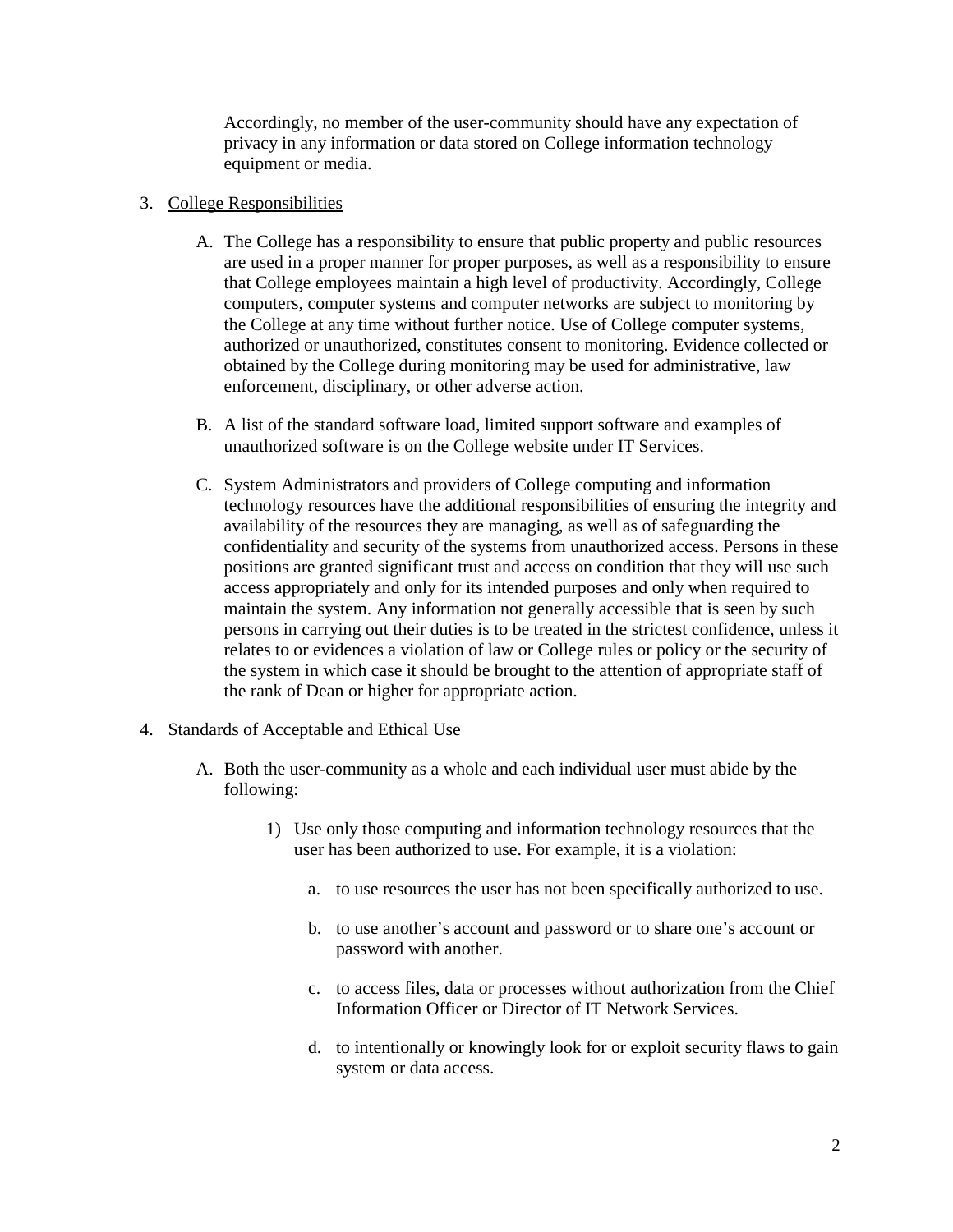- e. to intentionally or unintentionally share protected College information assets without authorization.
- B. Employ computing and information technology resources only for their intended and authorized purposes. For example, it is a violation:
	- 1) to send forged e-mail.
	- 2) to misuse Internet Relay Chat (IRC) or similar software to allow users to hide or attempt to hide their identities, or to interfere with other systems or users.
	- 3) to use electronic resources for harassment or stalking other individuals.
	- 4) to send bomb threats or "hoax messages."
	- 5) to send chain letters.
	- 6) to intercept or monitor any network communications not intended for the employee.
	- 7) to use computing or network resources for advertising or other commercial purposes.
	- 8) to use information systems or electronic communications for non-College consulting, commercial, or employment purposes.
	- 9) to attempt to circumvent security mechanisms.
	- 10) to use privileged access for other than official duties.
	- 11) to use former privileges after graduation, transfer or termination.
- C. Safeguard and protect access to and integrity of computing technology and information assets, and information resources. For example, it is a violation:
	- 1) to intentionally or negligently release a virus or worm that damages or harms a system or network.
	- 2) to prevent or obstruct others from accessing an authorized service.
	- 3) to send email bombs that may cause service problems or disrupt service for other users.
	- 4) to deliberately or knowingly degrade performance or deny service, including use or installation of internet file sharing, internet chat/Instant Messaging software and the continuous use of streaming audio or video for personal use (for example, listening to Internet radio).
	- 5) to corrupt or misuse information.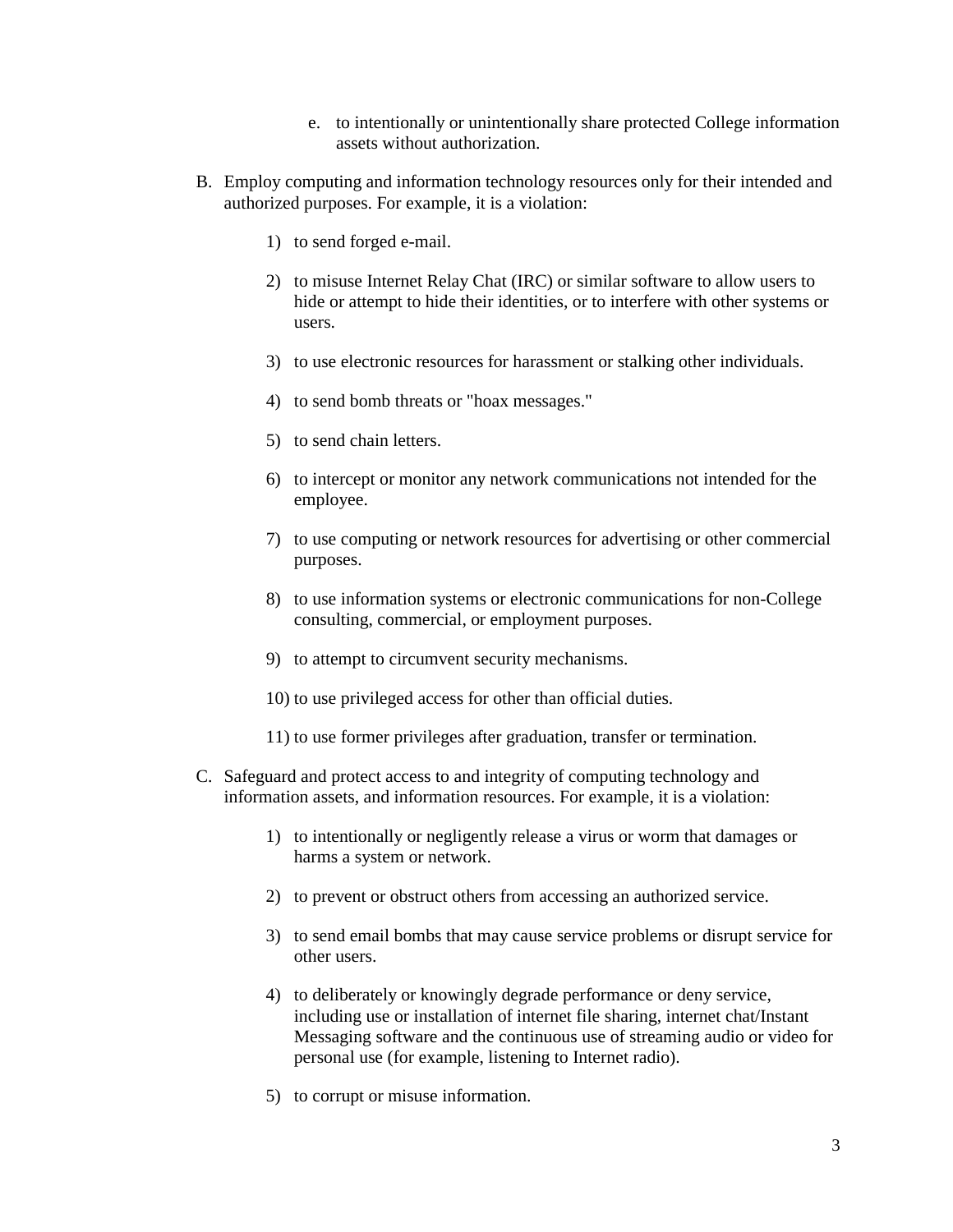- 6) to share, alter, delete or destroy without authorization information or data created or procured for use by the College in its business or educational activities.
- 7) to install or download any software without appropriate authorization from the Network Server Analysts, or to attempt to do so.
- D. Abide by applicable laws and College policies, and respect the copyrights and intellectual property rights of others, including the copyrighted software rights of others.

It is the intent of Metropolitan Community College that this College adhere to the provisions of the United States Copyright Act (Title 17 of the United States Code) and Congressional guidelines. This statement, and the Copyright manual available at the College Library's webpage (https://www.mccneb.edu/Current-Students/Student-Tools/Library.aspx) together form a guide for using materials protected by copyright. The College does not condone the illegal use of reproduction of copyrighted materials in any form. Students, authorized contractors, and employees who willfully disregard the Metropolitan Community College copyright statement, or specific conditions described in the manual, do so at their own risk and assume all liability.

For example, it is a violation:

- 1) to copy or redistribute copyrighted software, without the written authorization of the copyright owner.
- 2) to operate or participate in pyramid schemes.
- 3) to distribute pornography to minors or to acquire pornography for distribution to minors.
- 4) to upload, download, distribute or possess child pornography.
- 5) to access, upload, download, distribute or possess obscene material. Material is "obscene" if its predominant theme is prurient according to the sensibilities of an average person of the community, it depicts sexual conduct in a patently offensive way and, taken as a whole, it lacks serious literary, artistic, political or scientific value.
- 6) to copy or redistribute copyrighted material such as music, movies, and television shows, without the written authorization of the copyright owner. This includes illegally uploading, downloading, reproducing, and distributing copyrighted material via peer to peer (P2P) file sharing tools.
- E. Respect the privacy and personal rights of others. For example, it is a violation:
	- 1) to tap a phone line or run a network "sniffer" without written authorization from the Chief Information Officer or Director of IT Network Services.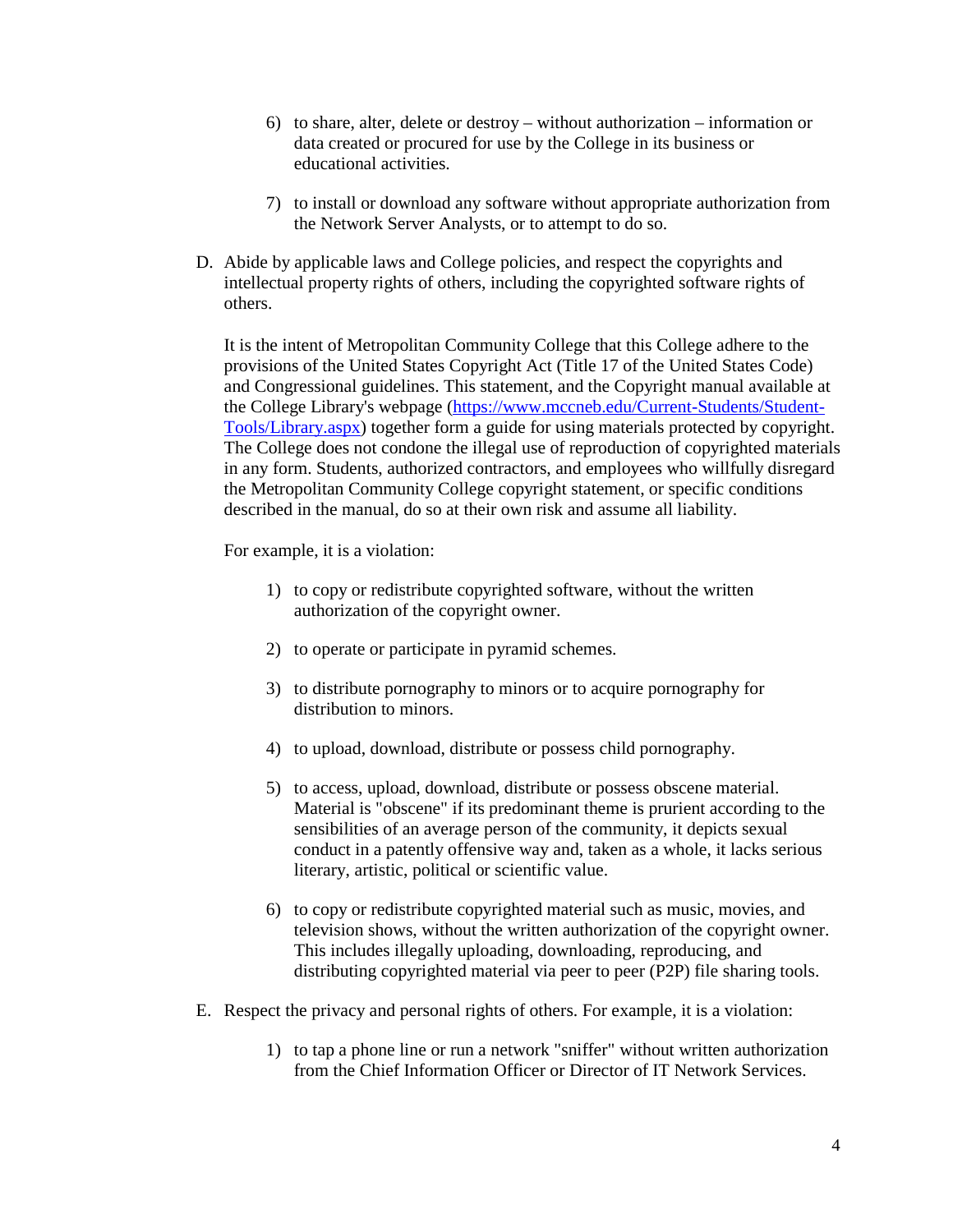- 2) to access or attempt to access another individual's password or data without explicit authorization from the Chief Information Officer or Director of IT Network Services.
- 3) to access or copy another user's electronic or voicemail, data, programs, or other files without permission from the College Business Officer or Chief Information Officer.
- F. Abide by applicable laws, contractual agreements, and College policies regarding securing College information assets:

It is the intent of Metropolitan Community College that the College information assets must be available to the College community, protected commensurate with their value, and must be administered in conformance with applicable laws, contractual agreements, and College policies. Reasonable measures shall be taken to protect these assets against accidental or unauthorized access, disclosure, modification, or destruction, as well as to reasonably assure the confidentiality, integrity, availability, and authenticity of information assets. Reasonable measures shall also be taken to reasonably assure availability, integrity, and utility of information systems and the supporting infrastructure. Students, authorized contractors, and employees who willfully disregard the

Metropolitan Community College information security statement above, do so at their own risk.

Examples of applicable laws, contractual agreements, and College policies include:

- 1) Federal Education Rights Privacy Act (FERPA)
- 2) Payment Card Industry Data Security Standards (PCI-DSS)
- 3) Red Flag Rule Identity Theft Prevention Program PM X-30
- 4) Health Information (HIPPA)
- 5) Gramm-Leach-Bliley ACT
- 6) Nebraska Data-Security Law
- 5. Failure to Comply
	- A. Failure to comply with the foregoing provisions on acceptable use of the College's information resources threatens the atmosphere for the sharing of information and the free exchange of ideas as well as the security of the environment for creating and maintaining information.
	- B. A user-community employee or student member who persistently, negligently or deliberately abuses information technology resources is subject to disciplinary action. (Reference Procedures Memorandums V-4, Student Conduct and Discipline and VI-24, Discipline and General Work Expectations for College Staff.) Every member of the College user-community has an obligation to report suspected or known